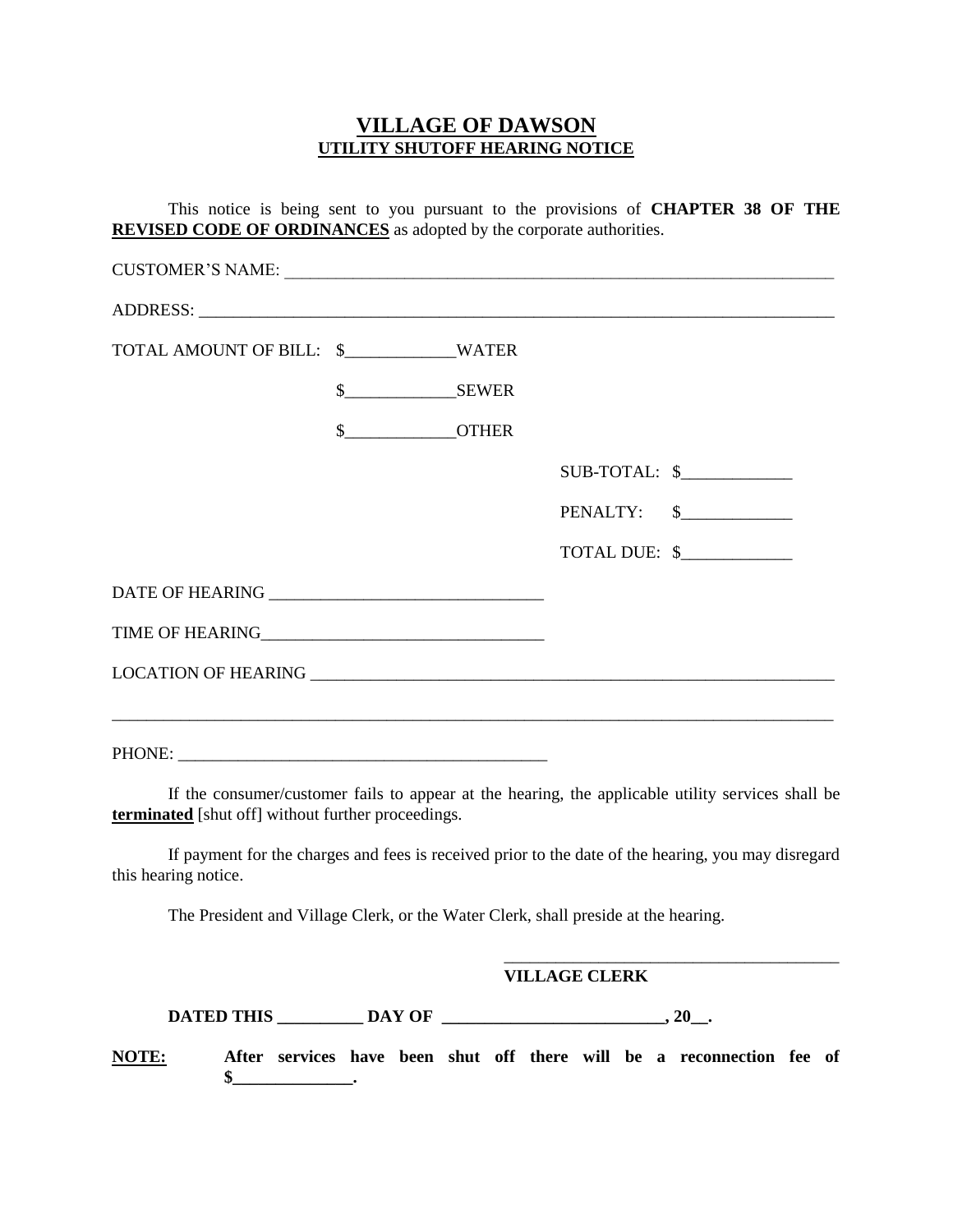## **VILLAGE OF DAWSON**

#### **APPLICATION FOR WATER SYSTEM SERVICE CONNECTION**

The undersigned, representing himself as owner of the property located at \_\_\_\_\_\_\_

\_\_\_\_\_\_\_\_\_\_\_\_\_\_\_\_\_\_\_\_\_\_\_\_\_\_\_\_\_\_\_\_\_\_\_\_\_\_\_\_\_\_\_\_\_\_\_, hereby makes application for connection to the Water System of the Village for said property, and in consideration of the furnishing of said service covenants and agrees as follows:

- 1. I agree to abide by all rules and regulations as specified in and by the ordinances of the Village now in effect or enacted and passed from time to time providing for the regulation of service furnished by the Village, it is further acknowledged and agreed that the undersigned, his heirs, executors, administrators, successors and assigns shall pay all charges for connection fees and water usage which shall become due as the result of the connecting of the water mains and the furnishing of water service to the above property, and that all such charges and fees for water service rendered to the property, together with penalties, if any, and the costs of collection are to be considered and become a charge against the property, the lien so created to be enforced in accordance with the ordinances of the Village.
- 2. All bills for the aforesaid charges are payable on or before the due date following the receipt of said bill and if not paid, are subject to a **ten percent (10%)** penalty.
- 3. Each and all of the agreements and covenants herein contained shall run with the real estate above described whose present owner is signatory to this application.
- 4. I understand that after making this application, I am to await installation permit and instructions therewith.<br>5. SERVICE CONNECTION FEE:  $\frac{1}{2}$  is enclosed herewith, payable to the Village.
- 5. SERVICE CONNECTION FEE: \$ is enclosed herewith, payable to the Village.
- 6. Permission is hereby granted to the Village and its authorized representatives at any reasonable time to enter the premises of the applicant and any portion thereof for the purposes of inspecting all connections appurtenant to the Water System.

### **CONNECTION MUST BE INSPECTED BEFORE BACKFILLING:**

| SIGNATURE:                                                                                                |                       |                                              |        |
|-----------------------------------------------------------------------------------------------------------|-----------------------|----------------------------------------------|--------|
|                                                                                                           |                       | (STREET NUMBER AND NAME OF STREET)           |        |
|                                                                                                           |                       | (VILLAGE, STATE AND ZIP CODE)                |        |
|                                                                                                           |                       | (TELEPHONE NUMBER)                           | (DATE) |
| Do not fill in the<br>spaces to the right<br>if the information<br>is the same as the<br>applicant above. | <b>MAIL BILLS TO:</b> | (NAME)<br>(STREET NUMBER AND NAME OF STREET) |        |
|                                                                                                           |                       | (VILLAGE, STATE AND ZIP CODE)                |        |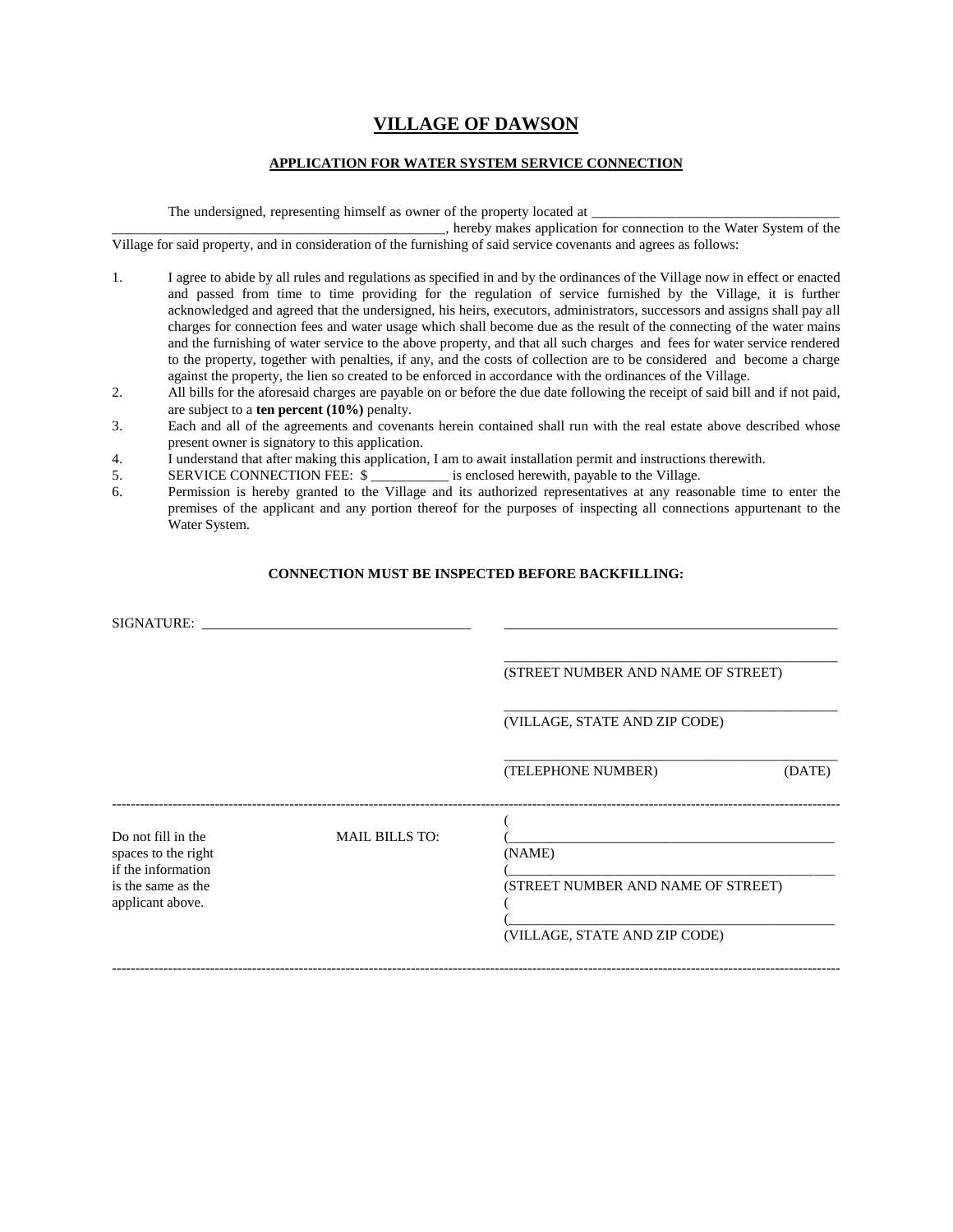# **VILLAGE OF DAWSON**

# **R E C E I P T**

Receipt is hereby acknowledged of the executed Application for Sanitary Sewer Service Connection from the person and for the property indicated below.

This receipt does not authorize service connection is made, inspection and approval of the customer service line by an authorized representative of the Village is required, and approval of such connection and issuance of a Certificate of Inspection and Approval and Permit is conditioned upon compliance with all the Ordinances, Codes, Rules and Regulations of the **Village.**

# **NOTE:**

- 1. In the event the location of the sewer service connection is unknown, the Superintendent is to be contacted.
- 2. This office is to be notified the day before the work is to be done so that inspection may be arranged in accordance with specifications furnished. For example, if you desire inspection on Tuesday, contact us on Monday. If you desire inspection on Monday, contact us on Friday, etc.
- 3. If the sewer line is deep enough to drain your basement, if you have one, then the wastes from the basement as well as the other floor(s) of the property must go into the sanitary sewers. Downspout and surface drainage are prohibited inasmuch as this is not a storm sewer system.
- **WARNING!** In order to coordinate our inspections, we must be advised a day in advance before the work is done. The inspection must be made before the trench is backfilled. If trench is backfilled before the inspection is made, it will have to be reopened to permit inspection.

**VILLAGE OF DAWSON COUNTY OF SANGAMON**